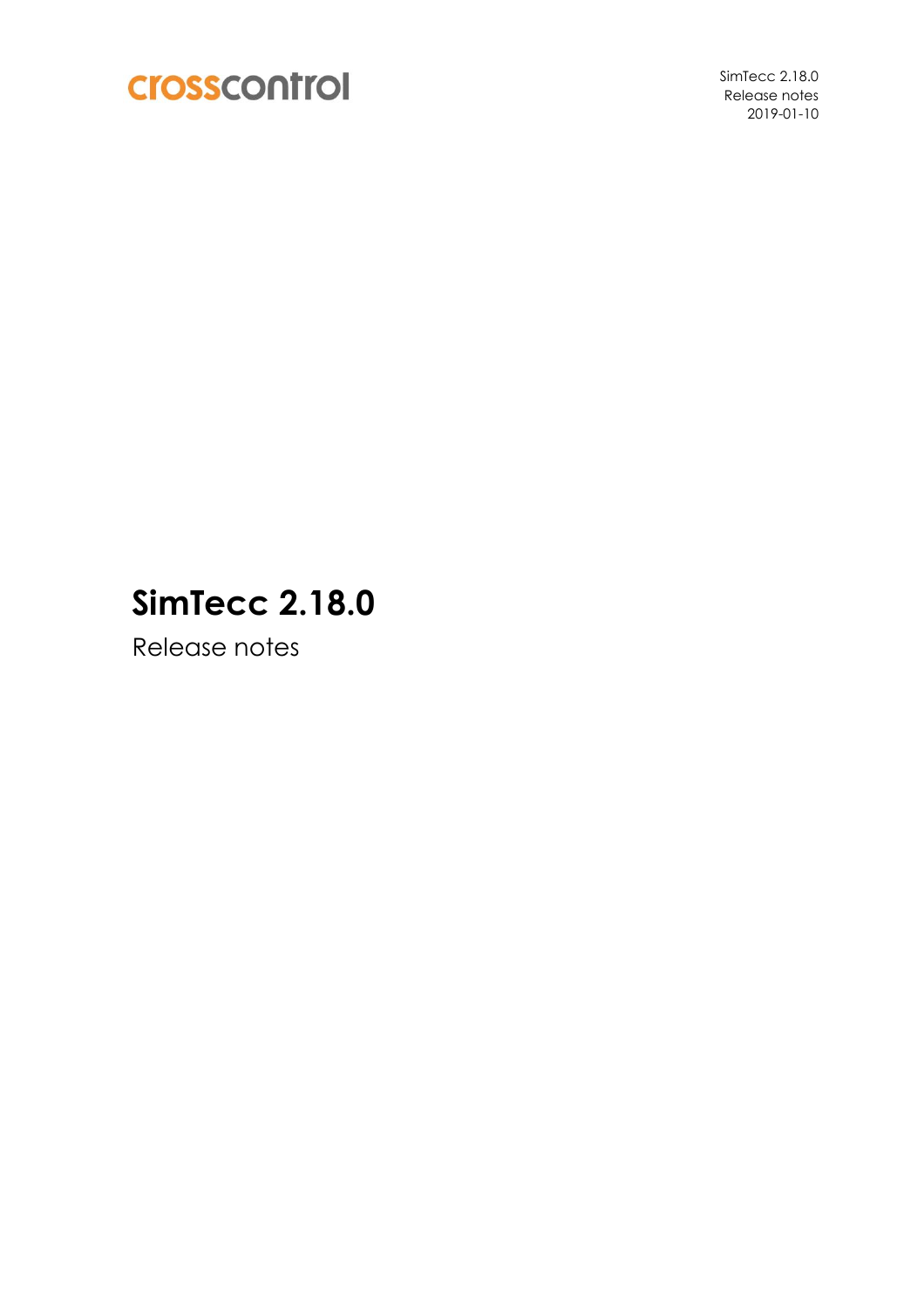## crosscontrol

#### **Contents**

## **Revision history**

| Rev | Datel      | Author              | <b>Comments</b> |
|-----|------------|---------------------|-----------------|
|     | 2019-01-10 | Carl-Magnus<br>Moon | $\sim$          |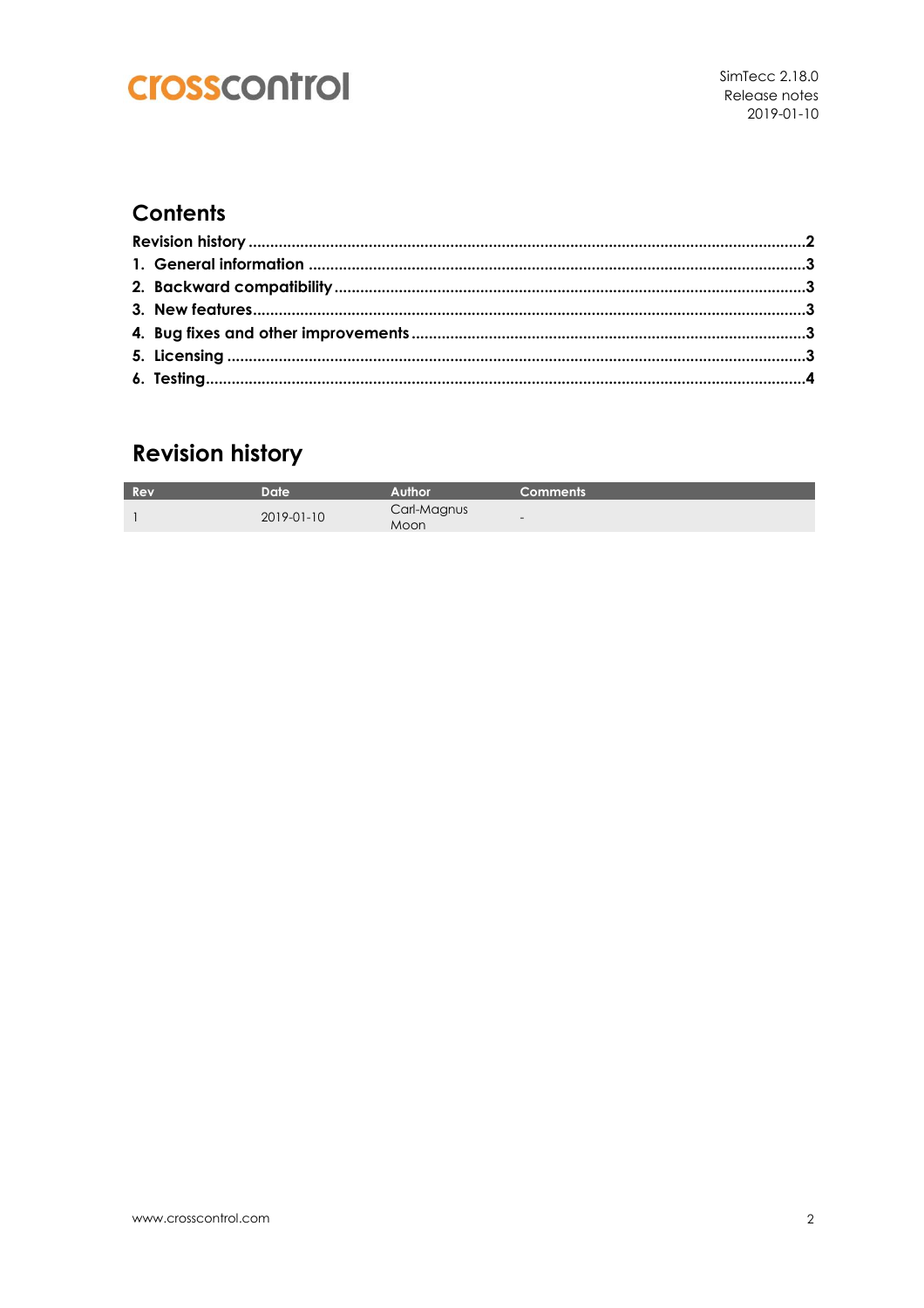## **Crosscontrol**

#### **1. General information**

This is mainly a bug fix release but also contains some improvements for error handling in SimIOPort.

### **2. Backward compatibility**

The API for SimIOPort has been changed so that SimIOPort functions return error codes instead of opening message boxes or printing trace messaages into to the console. This means that you need to take care of the returned error codes to be able to see all errors that happen. The API is besides this the same as before.

#### **3. New features**

Implement MSG\_PEEK flag for SimRecvFrom

#### **4. Bug fixes and other improvements**

- Timestamps are wrong in Wireshark fixed
- Crash on Windows 10 when reading SimCan.xml fixed
- Buffer overrun when using SimIoCtlSocket fixed
- Use Set/GetLastError in SimIoPort fixed
- Update error messages fixed
- IoConnect() proper validation of parameters missing fixed

### **5. Known bugs and limitations**

- SimSocket
	- o Network events only work with local sockets, implement for remote socket.
- SimIO2EthClient does not have the new interface used in SimIOPort
- The paths in the SimIO examples must be updated manually
- SimIO2EthClient will crash if performing IoConnect before IoStartClient

## **6. Licensing**

SimTecc requires a license, if you have used an earlier version of SimTecc and still have a valid license installed it will get detected automatically by this version of SimTecc.

With the introduction of two licensing levels, User and Developer, as of SimTecc 2.7.0 any license purchased prior to that will be treated as a Developer license with no limitations.

If you don't have a license please consult the documentation on how to obtain one.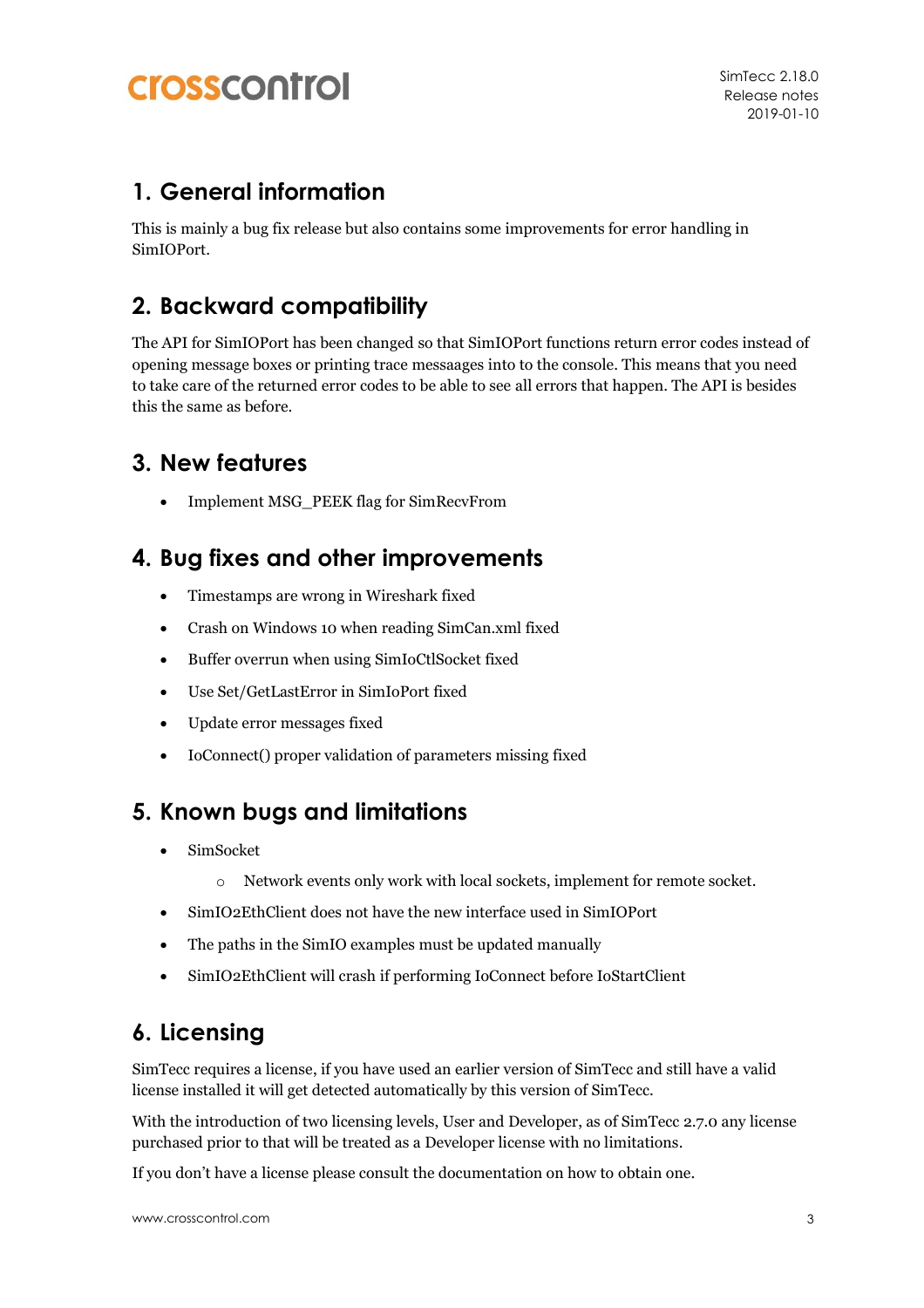# crosscontrol

SimTecc 2.18.0 Release notes 2019-01-10

## **7. Testing**

All new features and bug fixes have been tested thoroughly. However we strongly recommend that you perform your validation testing of the new release in your application before releasing for commercial use.